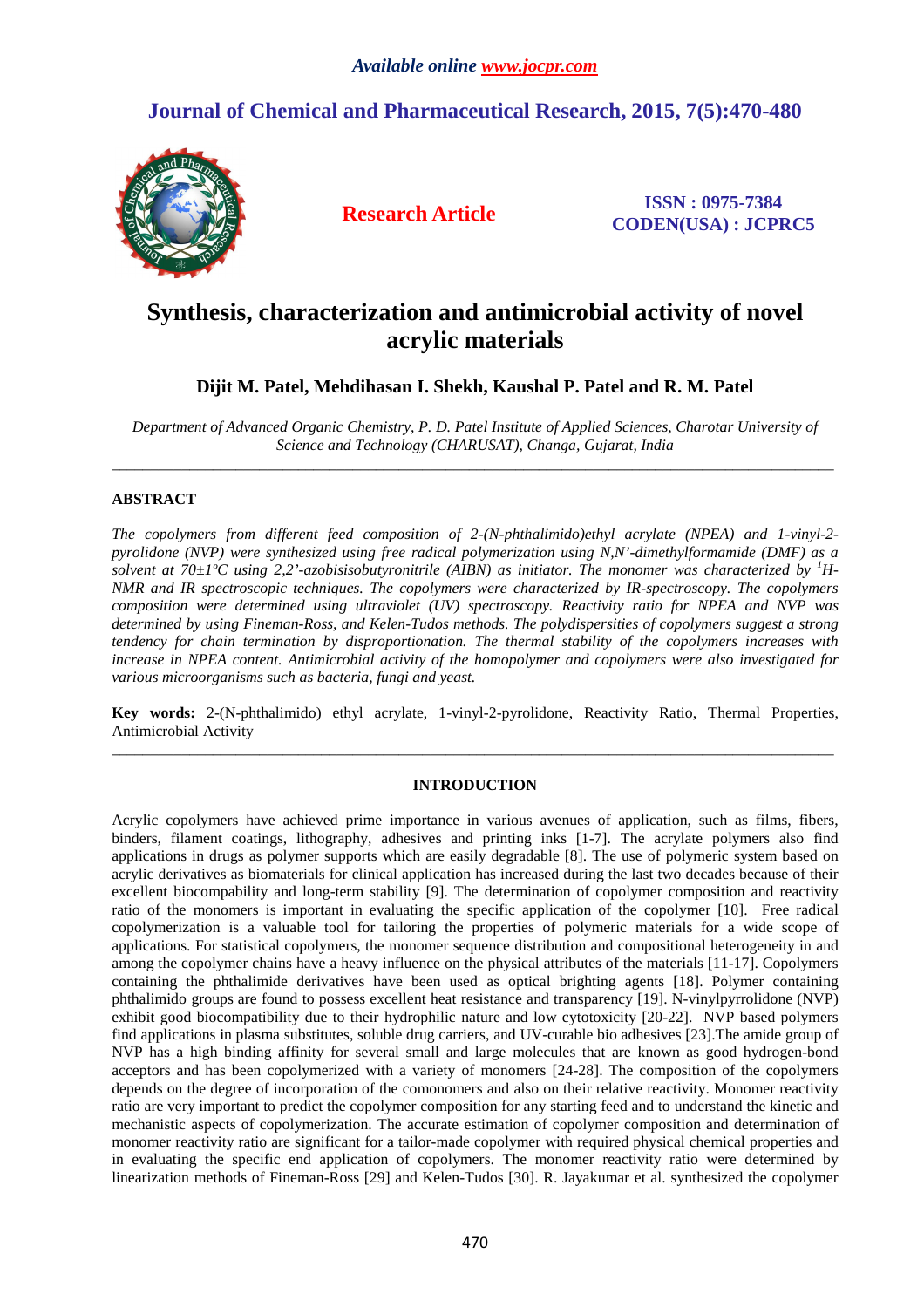of 2-(N-phthalimido) ethylacrylate and methyl methacrylate and the reactivity ratio determined [31]. It indicates that Methyl methacrylate is more reactive and ideal copolymerization. Mitesh. B. Patel et al. synthesized the copolymer of N-Vinylpyrrolidone and 2, 4-Dichlorophenyl methacrylate. They determined that the reactivity ratio of both the monomers is less than unity [32]. They have also determined the azeotropic composition of the copolymer. This article discusses the synthesis and characterization of the monomer and homopolymer and copolymers using different feed ratio. The copolymer composition were determined by ultraviolet (UV) spectroscopy and molecular weight were determined by gel permeation chromatography (GPC). Thermal analyses of polymers are also included. The antimicrobial activity of homopolymer and copolymers against microorganisms such as bacteria (*Escherichia coli, Bacillus subtilis, Staphylococcus citreus*), fungi (*Aspergillus niger, Sporotichum pulverulentum, Trichoderma lignorum*), and yeast (*Candida utilis, Saccharomyces cerevisiae, Pichia stipitis*) were determined.

*\_\_\_\_\_\_\_\_\_\_\_\_\_\_\_\_\_\_\_\_\_\_\_\_\_\_\_\_\_\_\_\_\_\_\_\_\_\_\_\_\_\_\_\_\_\_\_\_\_\_\_\_\_\_\_\_\_\_\_\_\_\_\_\_\_\_\_\_\_\_\_\_\_\_\_\_\_\_*

### **EXPERIMENTAL SECTION**

### *Materials*

Phthalic anhydride, monoethanolamine, benzoyl chloride, acrylic acid, 1-vinyl-2-pyrolidone (NVP), trimethylamine and 2,2'-azobisisobutironitrile (AIBN) were obtained from Sigma-Aldrich chemical. The organic solvents such as N,N'-dimethylformamide, acetone, and chloroform were of AR Grade.

### *Synthesis of acryloyl chloride*

Acryloyl chloride were prepared following the standard procedure given by Stempel [31].

### *Synthesis of 2-(N-phthalimido)ethyl acrylate (NPEA)*

For synthesis of NHEP, Phthalic anhydride (0.1 mol) and 50 ml N,N'-dimethyl formamide (DMF) was taken in a two-necked round bottom flask fitted with a reflux condenser and thermometer. The contents were stirred till phthalic anhydride dissolved. To this mixture monoethanol amine (0.1 mol) was added drop wise. The reaction was moderately exothermic hence cooled in an ice bath. The contents were stirred with a magnetic stirrer and refluxed at 130 ºC for 3 hrs. Excess DMF was removed by distillation and the contents were poured into ice-water mixture. The precipitated product, NHEP, was filtered off and recrystallized using rectified spirit as a solvent. The melting point of the product was 126 ºC and the yield was 88%. To a one liter three necked flask equipped with stirrer, thermometer and guard tube, DMF (200 ml) and triethylamine (0.1 mol) were added and the contents were stirred for 30 minutes. To this, NHEP (0.1 mol) was added and the reaction mixture was heated to 60 ºC for 30 minutes with stirring, cooled to room temperature and then to 0-5 °C. Freshly prepared acryloyl chloride (0.11 mol) was added drop wise within 60 minutes to the cooled reaction mixture. The temperature was maintained around 0-5 ºC during the addition. After completion of the addition, the reaction mixture was stirred for 90 minutes and it was poured into crushed ice water mixture where light yellow colored solid (NPEA) product settled down. It was filtered and recrystallized from rectified spirit. The yield was 78% and the melting point was 106 ºC. The reaction scheme for monomer synthesis is shown in Scheme 1.

The monomer was characterized using a Nicolet 6700 Fourier transform (FT) IR spectrophotometer and a FT-NMR spectrophotometer (400 MHZ). The IR spectrum of NPEA monomer is shown in Figure 1. **IR** (cm<sup>-1</sup>): 3100 (aromatic C-H stretching), 2945 (C-H stretch due to alkyl group), 1773 (-CO-OR), 1723 (C=O stretching due to phthalimido group), 1637 (C=C stretching), 1600 and 1463 (aromatic C=C- stretching), 1194 (C-O-C asymmetric stretching), 1145 (C-O-C symmetric stretching), 999 and 673 (C-H out of plane bending).

The  ${}^{1}H\text{-NMR}$  spectrum of NPEA is shown in Figure 2. The resonances are as follows.  ${}^{1}H\text{-NMR}$  ( $\delta$  ppm) (400 MHz): 7.9-7.7 (4H) [aromatic protons], 6.4, 6.1 and 5.8(3H) [olefinic protons], 4.4(2H) [-CH<sub>2</sub>-O-], 4.0(2H) [N- $CH<sub>2</sub>$ ].

### *Copolymerization*

Copolymers of NPEA with NVP having different composition were synthesized using free-radical polymerization using N,N'-dimethylformamide as a solvent using AIBN as a free-radical initiator. The feed composition monomer and comonomer is given in Table 1. Appropriate quantity of monomer, comonomer, N,N'-dimethylformamide, and AIBN (0.5% w/w based on total monomers 1 and 2) were taken in a polymerization tube equipped with reflux condenser. The reaction mixture was heated at 70  $^{\circ}$ C for 5 hr with stirring. It was then cooled to room temperature and the resulting polymer solution were slowly poured in a large volume of acetone:water (50:50) with stirring, and the polymer precipitated out. It was filtered and wash with acetone:water (50:50). Solid polymers were purified by repeated precipitation using acetone: water (50:50) from solution in N,N'-dimethylformamide and finally dried. Scheme 2 show the reactions leading to the formation of NPEA monomer, homopolymer as well as copolymers of NPEA with NVP.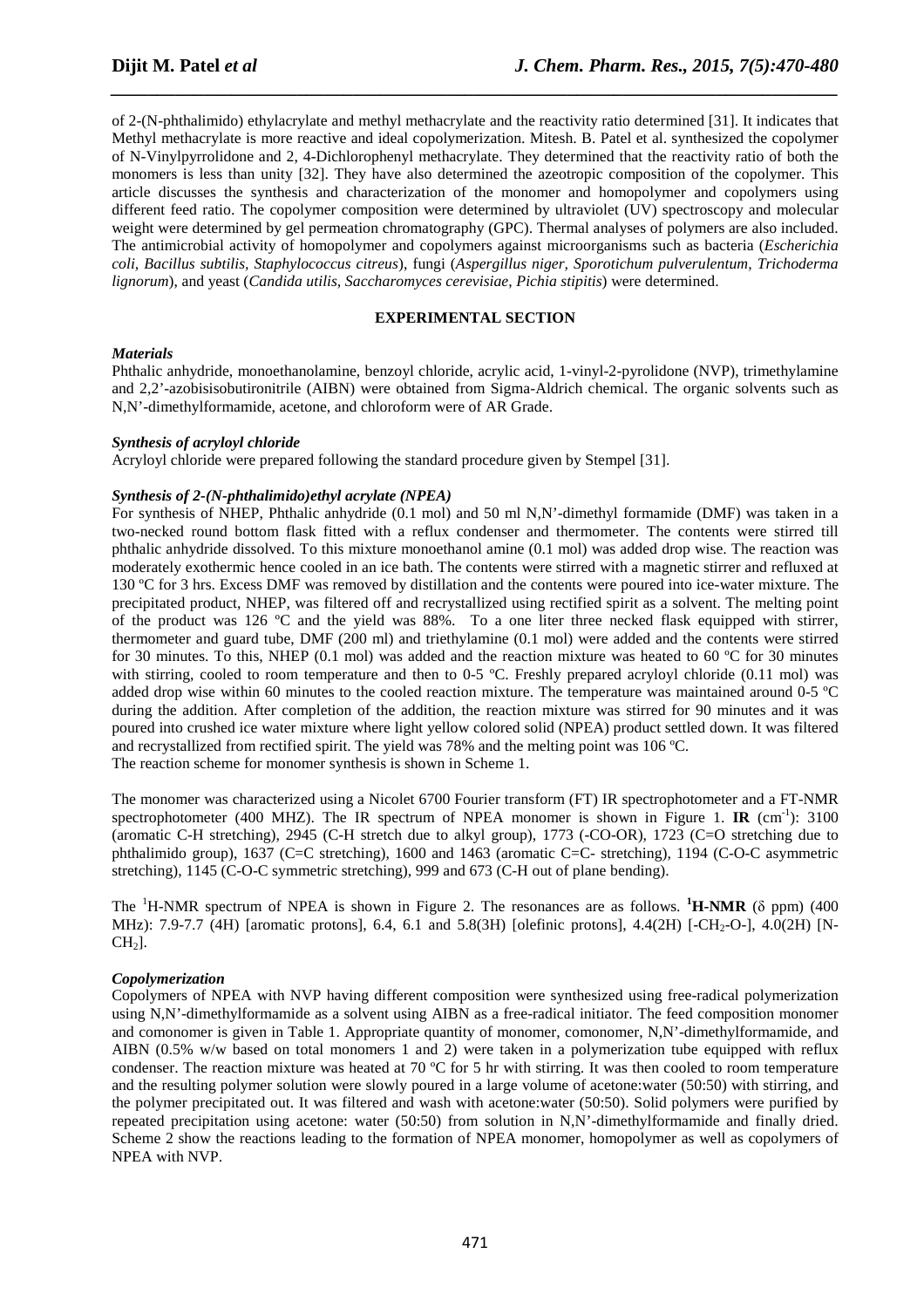### *Measurements*

IR spectra of the polymers were recorded using a Nicolet 6700 FT-IR spectrophotometer using the solid KBr pellet method. A Shimadzu 160-A recording UV-vis spectrophotometer was used to determine copolymer composition and reactivity ratio. Molecular weights of the polymers were obtained from a waters 410 gel permeation chromatography instrument equipped with a differential refractive index detector. Tetrahydrofuran was used as the eluent and polystyrene standards were employed for calibration. The intrinsic viscosity (n) of the copolymers were measured in toluene solvent at  $25 \pm 0.1$  °C using an Ubblelohde suspended-level Viscometer. Thermogravimetric traces were recorded in a nitrogen atmosphere using a DuPont 900 thermal analyzer. A heating rate of 10 °C min<sup>-1</sup> and sample size  $10 \pm 1$  mg were used in each experiment.

*\_\_\_\_\_\_\_\_\_\_\_\_\_\_\_\_\_\_\_\_\_\_\_\_\_\_\_\_\_\_\_\_\_\_\_\_\_\_\_\_\_\_\_\_\_\_\_\_\_\_\_\_\_\_\_\_\_\_\_\_\_\_\_\_\_\_\_\_\_\_\_\_\_\_\_\_\_\_*

### *Antimicrobial activity*

The homopolymer and copolymers prepared were tested for their antimicrobial activity against bacterial strains (*Escherichia coli, Bacillus subtilis, Staphylococcus citreus*), fungal strains (*Aspergillus niger, Sporotichum pulverulentum, Trichoderma lignorum*), and yeast strains (*Candida utilis, Saccharomyces cerevisiae, Pichia stipitis*) using the experimental procedure have been reported elsewhere [33, 34].

### **RESULTS AND DISCUSSION**

Copolymers of NPEA with NVP were synthesized by taking different mole fractions of the monomers in feed ranging from 0.2 to 0.8 (Table 1). The copolymers were found to be soluble in N,N'-dimethylformamide, chloroform, tetrahydrofuran, toluene, but insoluble in methanol, ethanol and n-hexane. The copolymers characterized by IR spectroscopy and the results are given in the following.

The IR spectrum of copolymer is shown in Figure 3. The peak at  $3029-3025$  cm<sup>-1</sup> is due to the C-H stretching of aromatic ring. The peak at 2957 cm<sup>-1</sup> is due to the C-H stretching vibration of methyl and methylene groups. The strong absorption peaks at 1777 cm<sup>-1</sup> ester carbonyl stretching. The strong absorption peaks at 1711 cm<sup>-1</sup> carbonyl stretching of the phthalimido group. The peaks at 1612 and 1394 cm<sup>-1</sup> are assigned to the C=C stretching of the aromatic ring. The band at  $1160 \text{ cm}^{-1}$  is assigned to the C-O stretching of the ester group. The out of plane C-H bending of the alkyl ring is observed at 998 cm<sup>-1</sup>. The out of plane C-H bending of the phenyl ring is observed at 876 and 720 cm<sup>-1</sup>. The absence of an absorption at 1640 cm<sup>-1</sup> in the polymers is indicative of the participation of the vinyl group in the polymerization.

### *Copolymer composition and reactivity ratio*

The UV spectrum of each copolymer sample makes it possible to obtain the composition of the material. The assignment of the absorbance in UV spectrum important for accurate determination of the content of each kind of monomeric unit incorporated into the copolymers chains. The  $\lambda_{\text{max}}$  for poly(NPEA) was found at 294 nm. The UVspectra of different composition of copolymers are shown in Figure 4. The agreement between the two concentrations were good. The composition of the copolymers of the NPEA and NVP were obtained from the UVspectral data. From the monomer feed ratio and copolymer composition, the reactivity ratio of the NPEA and NVP were determined using Fineman-Ross method and Kelen-Tudos method. The values are shown in Table 1. The reactivity ratio obtained by these two methods agree well. The reaction time was selected in such a way that conversion was less than 10% in weight. This was done to satisfy the differential copolymerization equation for calculation of reactivity ratio. A plot of G verses F in F-R method was a straight line shown in Figure 5. The intercept at *y*-axis gives the value of  $-T_2$  and the slope gives the value of  $T_1$ . Similarly, in K-T method, by plotting  $\eta$ against ξ, a straight line is obtained as shown in Figure 6, which when extrapolated to  $\xi = 0$  and  $\xi = 1$  gives  $-r_2/\alpha$ and  $r_1$ , respectively. When  $r_1$  and  $r_2$  are less than 1, the system gives rise to azeotropic polymerization at a particular composition of the monomer, which is calculated using the Equation.

$$
N_1 = \frac{(1 - r_2)}{(2 - r_1 - r_2)} = 0.038
$$
\n<sup>(1)</sup>

where  $N_1$  is the mole fraction of NPEA in the feed.

When the mole fraction of the monomer NPEA in the feed is 0.038, the copolymer formed will have the same composition as that in the feed. When the mole fraction of NPEA in the feed is less than 0.038, the copolymer is relatively richer in this monomeric unit than the feed. When the mole fraction of the monomeric NPEA in the feed is above 0.038, the copolymer is relatively richer in NVP monomeric units.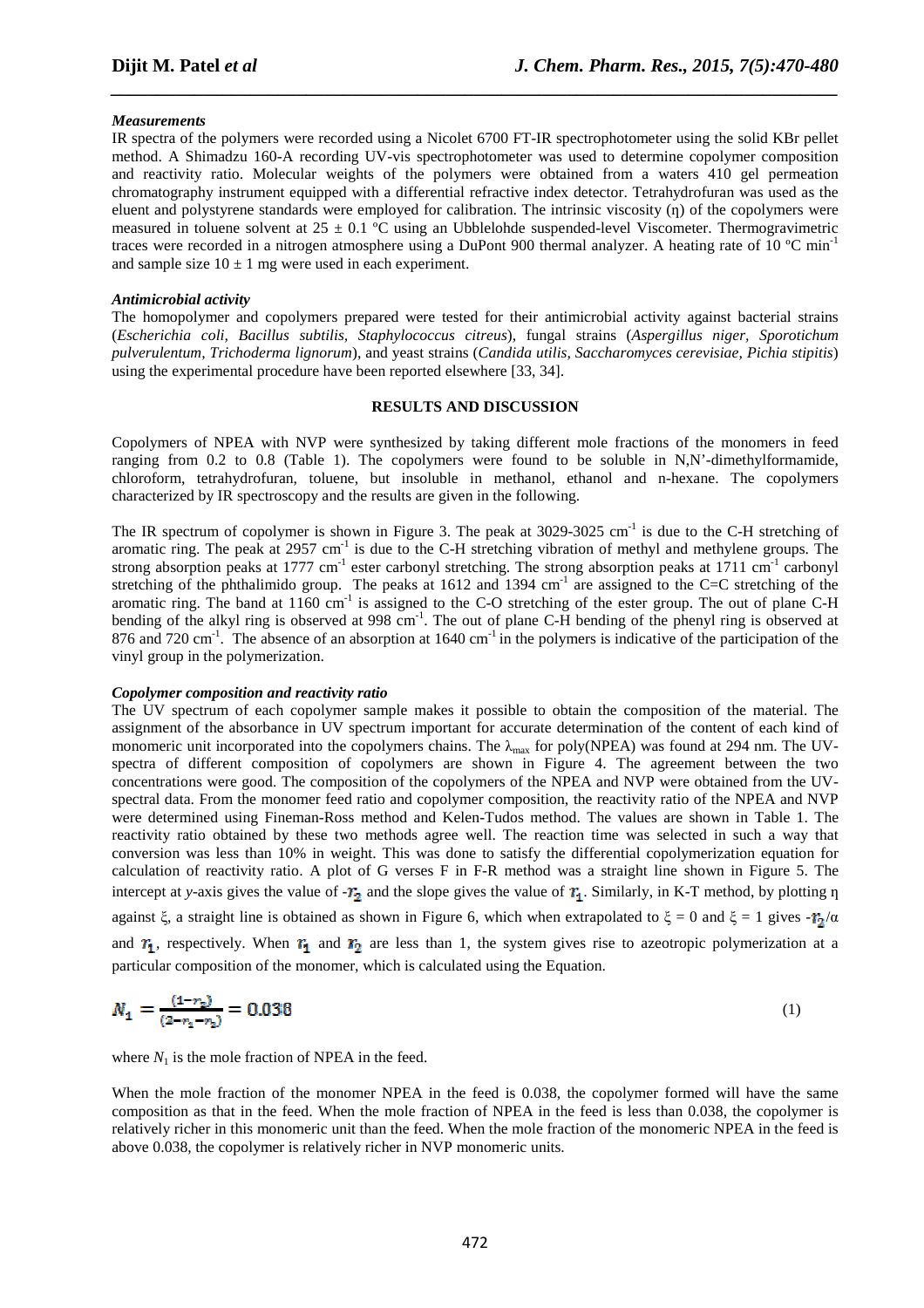### *Molecular weight and viscosity measurements*

The number-average and weight-average molecular weights of the copolymers of NPEA with NVP were obtained from gel permeation chromatography. The value of the number-average and weight-average molecular weights range from 17877 to 19424 and from 25602 to 39644 respectively. The polydispersity index of homopolymer and copolymers varied in the range of 1.95-2.08. The intrinsic viscosities ( $\eta$ ) lie in the range 0.218-0.239 dl  $g^{-1}$  are shown in Table 2. These data clearly indicated that as the NPEA content in the copolymer increases, the molecular weights and viscosity increases, while polydispersity index decreases.

*\_\_\_\_\_\_\_\_\_\_\_\_\_\_\_\_\_\_\_\_\_\_\_\_\_\_\_\_\_\_\_\_\_\_\_\_\_\_\_\_\_\_\_\_\_\_\_\_\_\_\_\_\_\_\_\_\_\_\_\_\_\_\_\_\_\_\_\_\_\_\_\_\_\_\_\_\_\_*

### *Thermogravimetric analysis*

The results of thermogravimetric analysis of the homopolymers and copolymers of NPEA with NVP are shown in Table 3. It appears that all polymers except poly(NPEA) undergo decomposition in the temperature range 237-510 °C. The activation energy, calculated by Broido's method [35] lies in the range 33 to 51 kJ.mol<sup>-1</sup>. The integral procedural decomposition temperature (IPDT) were calculated by Doyle's method [36]. The IPDT express the overall thermal stability of the polymer and it varies between 533 and 583 °C for these polymers. The homopolymer of NPEA is the stables thermally and poly (NVP) is the least stable. The copolymers as expected have stability between these two extremes.

### *Antimicrobial activity*

The homopolymer and copolymers of the NPEA and NVP when tested for their response against microorganisms showed interesting results. Figures 7-9 provide a comparative account of the effect of the homopolymer and copolymers of the NPEA and NVP on the percentage growth of bacteria, fungi, yeast. Poly(NPEA) allowed about 46-51% growth of bacteria, 57-60% growth of fungi, and 53-56 growth of yeast, while for poly(NVP), 76-81 growth of bacteria, 68-69% growth of fungi and 63-66% growth of yeast were observed. However, in poly(NPEA-*co-*NVP) 56-76% growth of bacteria, 58-68% growth of fungi and 56-64% growth of yeast were observed. It was observed that poly(NPEA-*co-*NVP) is a stronger antimicrobial agent than the homopolymer of NVP. The phthalimido group content of the polymers has been said to play an important role in imparting antimicrobial properties. The homopolymer of NPEA has highest phthalimido group content amongst the polymers studied here. It is interesting to observe that this homopolymer has the strongest antimicrobial property. It is also seen, that as the NPEA content increases in the copolymers, the growth of microorganisms' decreases. It is also possible that the conformation of the polymers acquired under experimental conditions may also be a factor for their antigrowth activity. This study, however, is beyond the scope of this investigation.



**Scheme 1**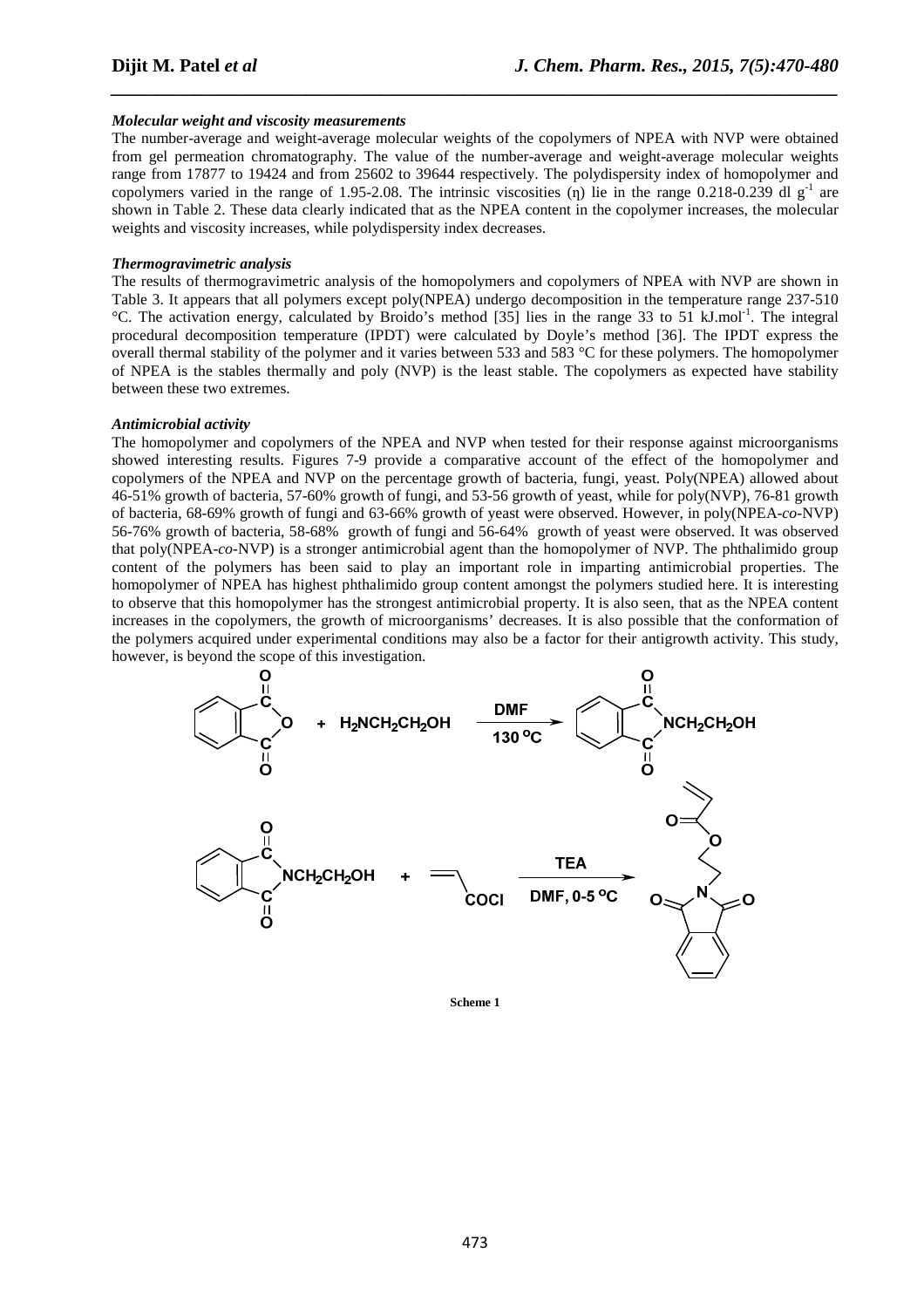

**Figure 1. IR spectrum of NPEA monomer**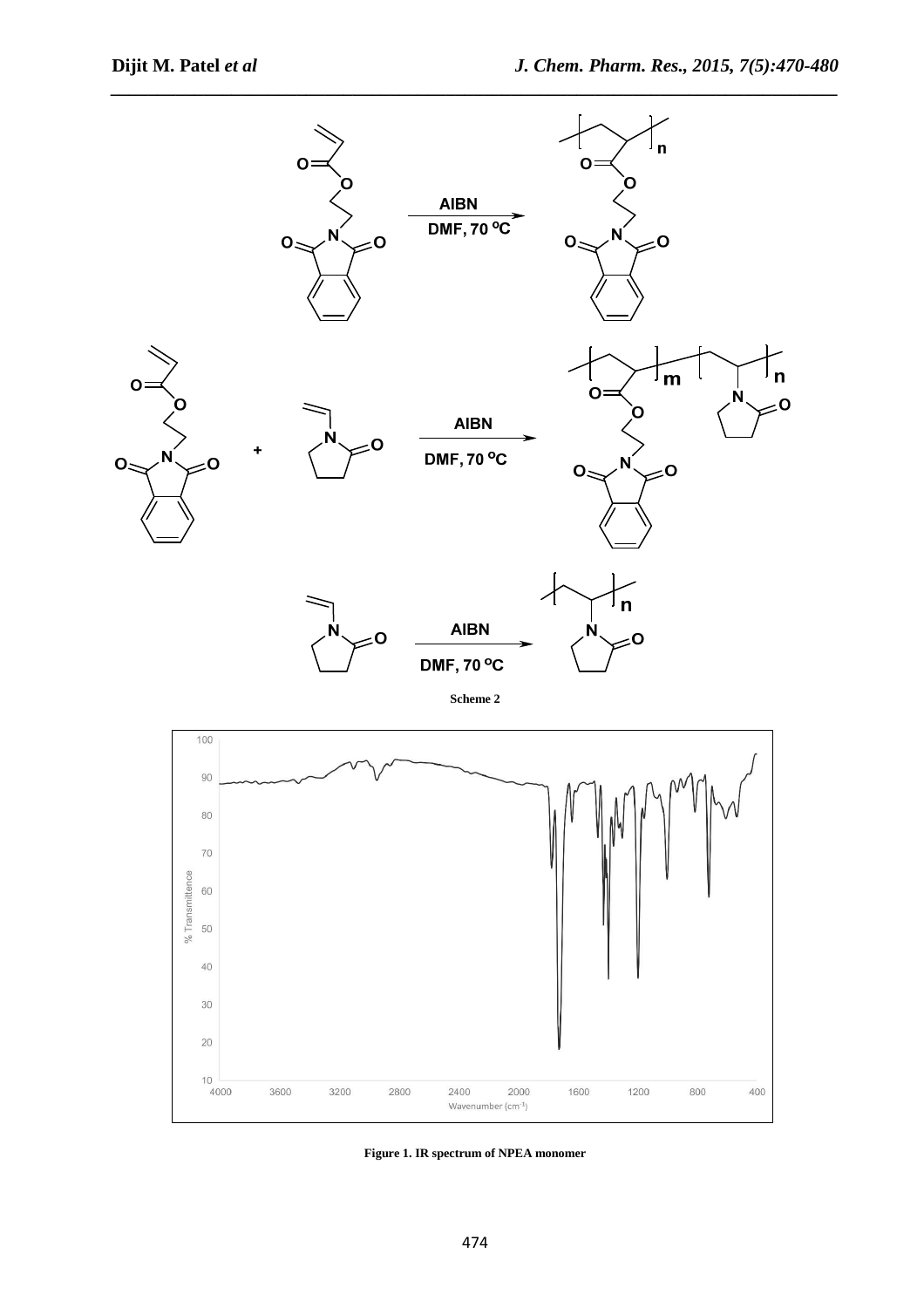

*\_\_\_\_\_\_\_\_\_\_\_\_\_\_\_\_\_\_\_\_\_\_\_\_\_\_\_\_\_\_\_\_\_\_\_\_\_\_\_\_\_\_\_\_\_\_\_\_\_\_\_\_\_\_\_\_\_\_\_\_\_\_\_\_\_\_\_\_\_\_\_\_\_\_\_\_\_\_*

**Figure 2. <sup>1</sup>H-NMR spectrum of NPEA monomer** 



**Figure 3. IR spectra oh homopolymer and copolymer of NPEA with NVP**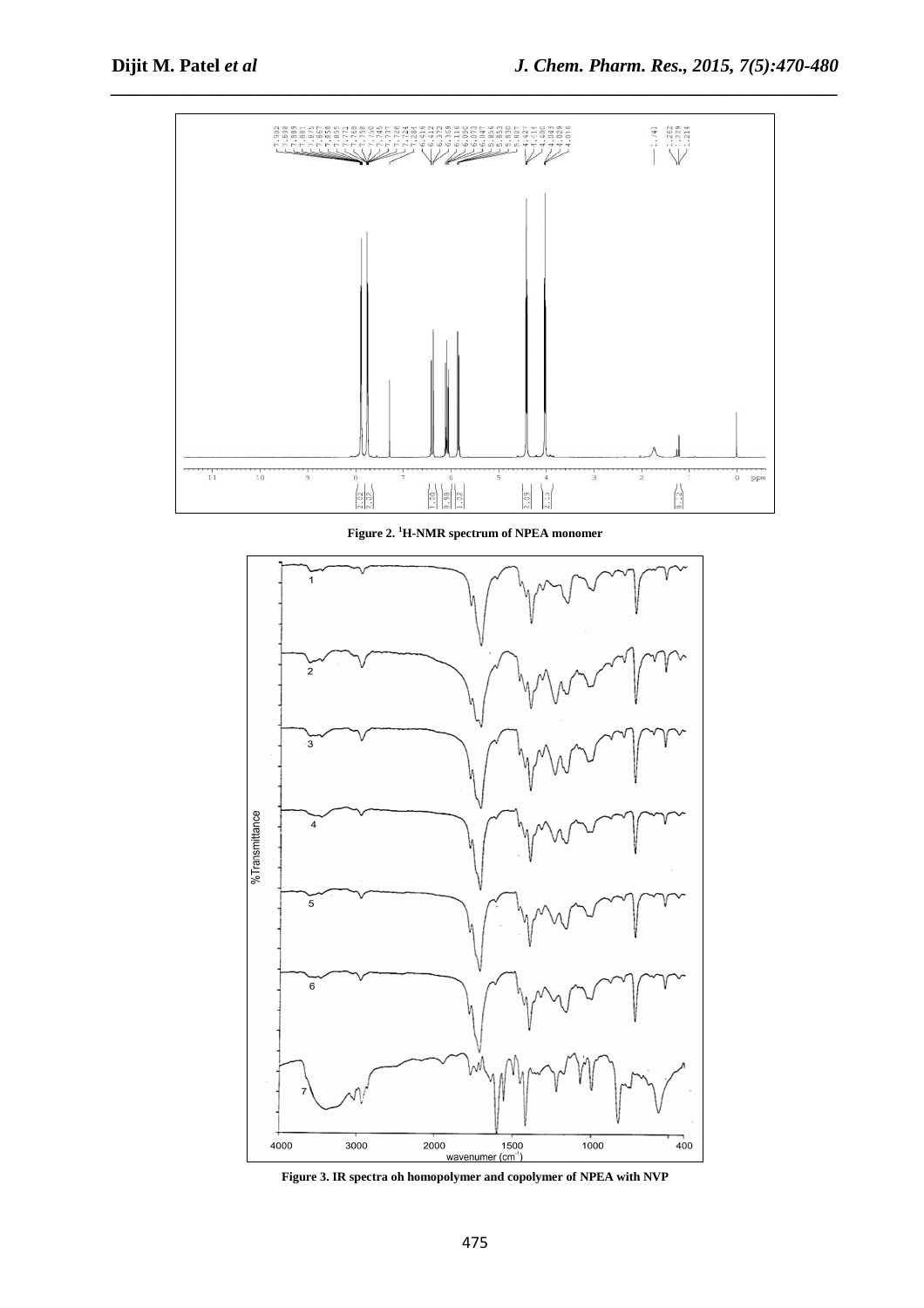

**Figure 4. UV spectra of poly(NPEA***-co-***NVP) in chloroform at 294 nm** 



**Figure 5. F-R plot for poly(NPEA***-co-***NVP)**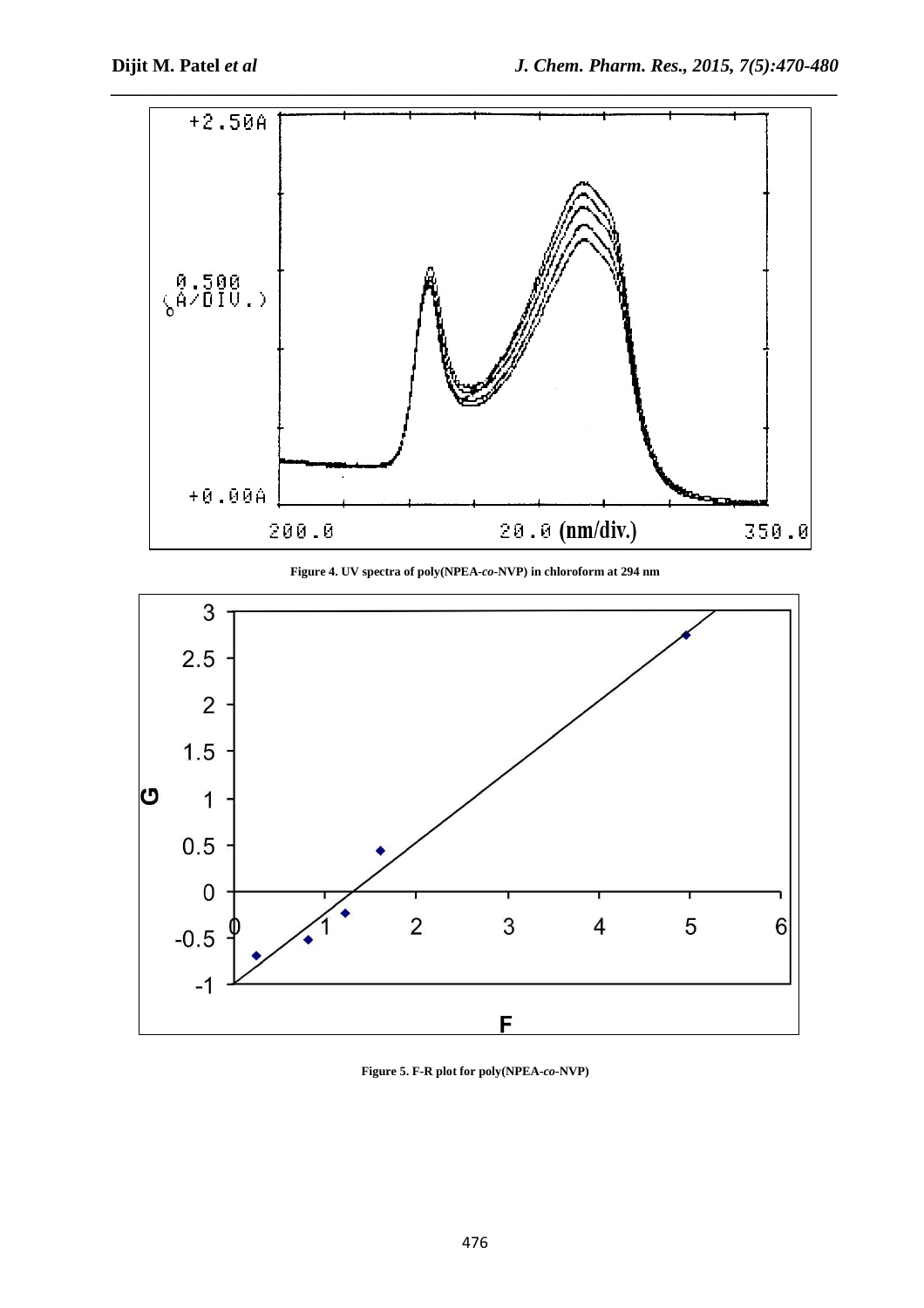

*\_\_\_\_\_\_\_\_\_\_\_\_\_\_\_\_\_\_\_\_\_\_\_\_\_\_\_\_\_\_\_\_\_\_\_\_\_\_\_\_\_\_\_\_\_\_\_\_\_\_\_\_\_\_\_\_\_\_\_\_\_\_\_\_\_\_\_\_\_\_\_\_\_\_\_\_\_\_*

**Figure 6. K-T plot for poly(NPEA***-co-***NVP)** 



**Figure 7. Effect of homopolymer and copolymers on percentage growth of bacteria**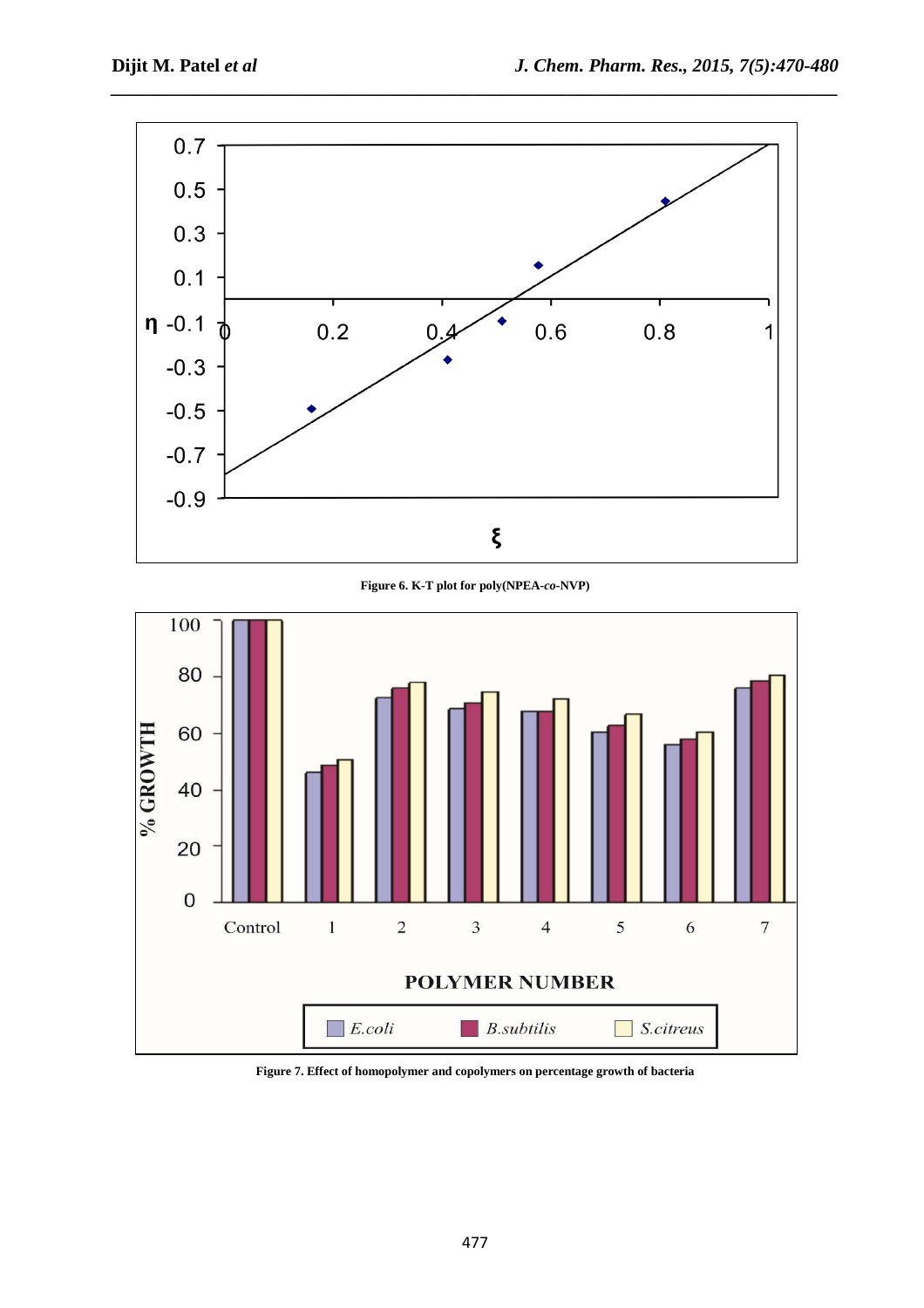

**Figure 8. Effect of homopolymer and copolymers on percentage growth of Fungi** 



**Figure 9. Effect of homopolymer and copolymers on percentage growth of yeast**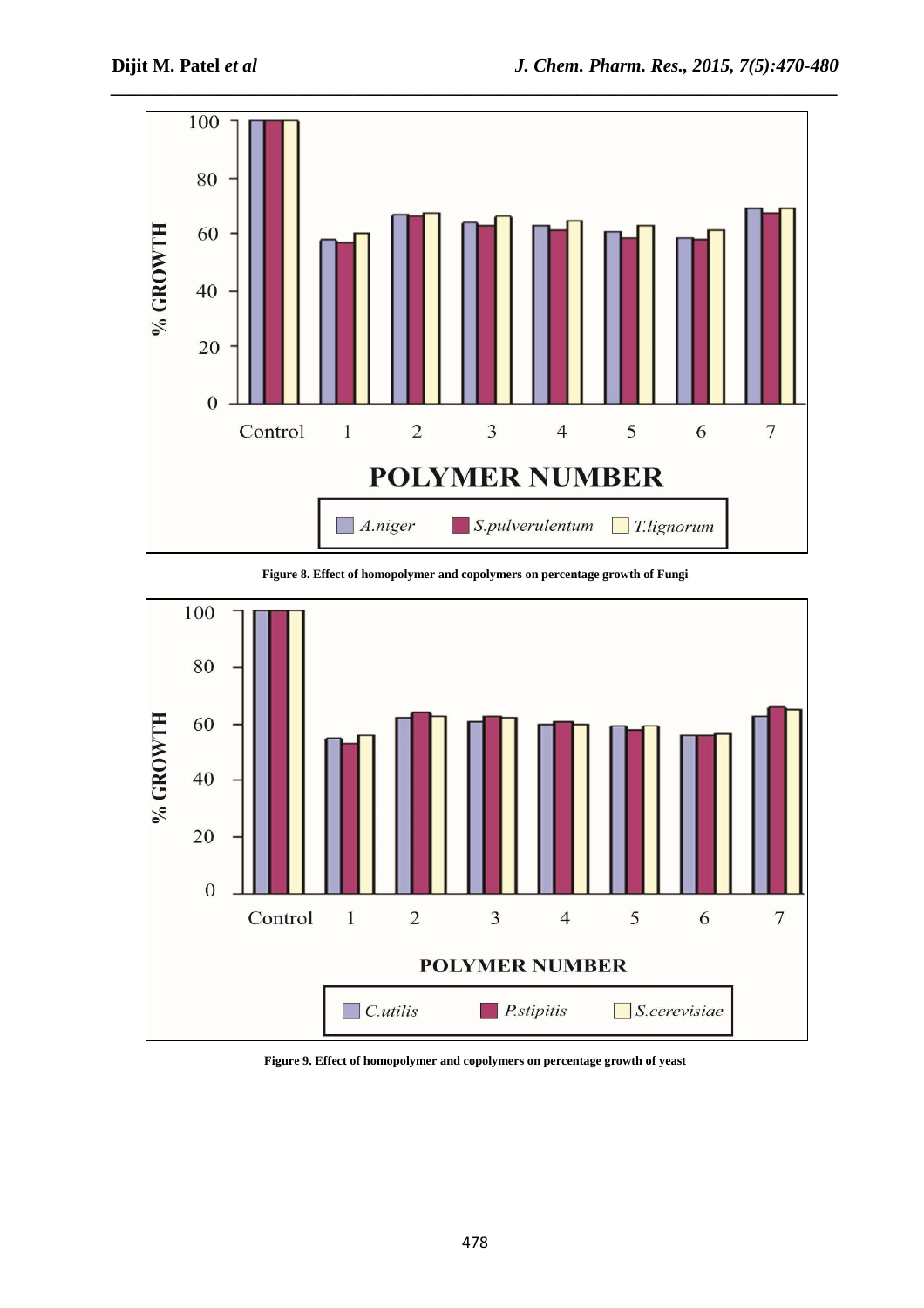| <b>Sample</b><br>code | <b>Monomer</b> feed<br>composition |                  |                   | Composition | of NPEA<br>in the<br>X | Y     | F     | G        |       | $\eta$   | Reactivity ratio |                |                 |                |
|-----------------------|------------------------------------|------------------|-------------------|-------------|------------------------|-------|-------|----------|-------|----------|------------------|----------------|-----------------|----------------|
|                       | <b>NVP</b><br><b>NPEA</b>          |                  | Conversion<br>(%) | copolymer   |                        |       |       |          |       |          | Fineman<br>-Ross |                | Kelen-<br>Tudos |                |
|                       | $[M_1]$<br>(mol)                   | $[M_2]$<br>(mol) |                   | $[m_1]$     |                        |       |       |          |       |          | r                | r <sub>2</sub> | $r_1$           | r <sub>2</sub> |
|                       | 1.0                                | -                |                   |             |                        |       |       |          |       |          |                  |                |                 |                |
| 2                     | 0.2                                | 0.8              | 9.76              | 0.198       | 0.25                   | 0.264 | 0.236 | $-0.696$ | 0.161 | $-0.494$ |                  |                |                 |                |
| 3                     | 0.4                                | 0.6              | 10.22             | 0.356       | 0.67                   | 0.552 | 0.813 | $-0.513$ | 0.409 | $-0.273$ |                  |                |                 |                |
| 4                     | 0.5                                | 0.5              | 8.92              | 0.449       | 1.00                   | 0.814 | 1.229 | $-0.230$ | 0.511 | $-0.095$ | $\mathbf{r}$     | 0.99           | 0.72            | 0.94           |
|                       | 0.6                                | 0.4              | 8.27              | 0.584       | 1.50                   | 1.401 | 1.609 | 0.430    | 0.578 | 0.154    |                  |                |                 |                |
| 6                     | 0.8                                | 0.2              | 9.14              | 0.763       | 4.00                   | 3.220 | 4.968 | 2.758    | 0.809 | 0.449    |                  |                |                 |                |
|                       | ۰                                  | 1.0              |                   |             |                        |       |       |          |       |          |                  |                |                 |                |

**Table 1. Copolymer composition and reactivity ratio of copolymers of NPEA and NVP** 

*\_\_\_\_\_\_\_\_\_\_\_\_\_\_\_\_\_\_\_\_\_\_\_\_\_\_\_\_\_\_\_\_\_\_\_\_\_\_\_\_\_\_\_\_\_\_\_\_\_\_\_\_\_\_\_\_\_\_\_\_\_\_\_\_\_\_\_\_\_\_\_\_\_\_\_\_\_\_*

Where,  $m_2=1-m_1$ ;  $x=M_1/M_2$ ;  $Y=m_1-m_2$ ;  $F=X^2/Y$ ;  $G=x(Y-1/Y)$ ;  $\xi=G/\alpha+F$ ; and  $\alpha=[F_M, F_m]^{1/2}$ .

**Table 2. GPC and viscosity data for homo- and copolymers of NPEA with NVP** 

| <b>Sample Code</b> | $\bar{M}^{}_{n}$ | $\boldsymbol{\overline{M}}_{w}$ | M.    | $\bar{M}_x+1$ | Polydispersity<br>$\overline{M}_{w}/\overline{M}_{w}$ | <b>Intrinsic</b><br>viscosity[ $\eta$ ] (dl g <sup>-1</sup> ) |
|--------------------|------------------|---------------------------------|-------|---------------|-------------------------------------------------------|---------------------------------------------------------------|
|                    | 19424            | 39644                           | 64234 | 88103         | 2.04                                                  | 0.213                                                         |
| $\overline{2}$     | 12280            | 25602                           | 48493 | 73788         | 2.08                                                  | 0.218                                                         |
| 3                  | 13237            | 26871                           | 49392 | 74845         | 2.03                                                  | 0.223                                                         |
| 4                  | 14120            | 28324                           | 50732 | 76119         | 2.00                                                  | 0.227                                                         |
| 5                  | 16389            | 32450                           | 54989 | 79756         | 1.98                                                  | 0.232                                                         |
| 6                  | 18636            | 36474                           | 58512 | 80523         | 1.95                                                  | 0.239                                                         |
|                    | 17877            | 36006                           | 57962 | 81526         | 2.01                                                  | 0.210                                                         |

**Table 3. TGA data of homo and copolymers of NPEA and NVP** 

| <b>Sample</b>  |                | $%$ Weight loss at various temperature $(^{\circ}C)$ |     | Decomposition                             | $T_{max}$         | $\mathbf{T}_{50}$       | <b>IPDT</b>           | <b>Activation</b>                                         |  |
|----------------|----------------|------------------------------------------------------|-----|-------------------------------------------|-------------------|-------------------------|-----------------------|-----------------------------------------------------------|--|
| Code           | 300            | 400                                                  | 500 | <b>Temperature</b><br>Range $(^{\circ}C)$ | $(^{\circ}C)^{a}$ | $({}^{\rm o}C)^{\rm b}$ | $(^{\circ}C)^{\circ}$ | Energy $(E_a)$<br>$(kJ$ .mol <sup>-1</sup> ) <sup>d</sup> |  |
|                | $\overline{4}$ | 89                                                   | 97  | 269-498                                   | 371               | 370                     | 547                   | 51                                                        |  |
| $\overline{2}$ | 11             | 82                                                   | 96  | 237-417<br>417-519                        | 380               | 365                     | 539                   | 39                                                        |  |
| 3              | 10             | 82                                                   | 97  | 242-421<br>421-518                        | 376               | 366                     | 533                   | 39                                                        |  |
| $\overline{4}$ | 9              | 83                                                   | 98  | 252-451<br>451-511                        | 372               | 368                     | 583                   | 40                                                        |  |
| 5              | 8              | 84                                                   | 98  | 252-449<br>449-509                        | 370               | 369                     | 581                   | 42                                                        |  |
| 6              | $\tau$         | 85                                                   | 98  | 253-417<br>417-498                        | 368               | 362                     | 535                   | 45                                                        |  |
| 7              | 31             | 94                                                   | 98  | 154-358<br>358-485                        | 336               | 323                     | 536                   | 33                                                        |  |

*a Temperature for maximum rate of decomposition* 

*b Temperature for 50% weight loss c Integral procedural decomposition temperature <sup>d</sup>By Broido's method* 

**CONCLUSION** 

The homopolymer and copolymers of the NPEA and NVP having various compositions were synthesized in solution by free-radical polymerization. The structure of the monomer was confirmed by IR and <sup>1</sup>H-NMR spectroscopic techniques. IR spectral data were employed to characterize the polymers. The copolymer compositions were obtained from UV spectral data. The reactivity ratio of NPEA ( $r_1$ ) is less than that of NVP ( $r_2$ ) and the product of the reactivity ratio were less than 1. This indicates that the monomers were distributed in the copolymer chain in a random manner. The gel permeation chromatography results show that the molecular weights of the copolymers increase as the NPEA content in the copolymers increases. Phthalimido group is important for antimicrobial property of the polymers under studies. The fact that amongst the polymers investigated, the homopolymer of NPEA is the most effective antimicrobial agent lends support to this view.